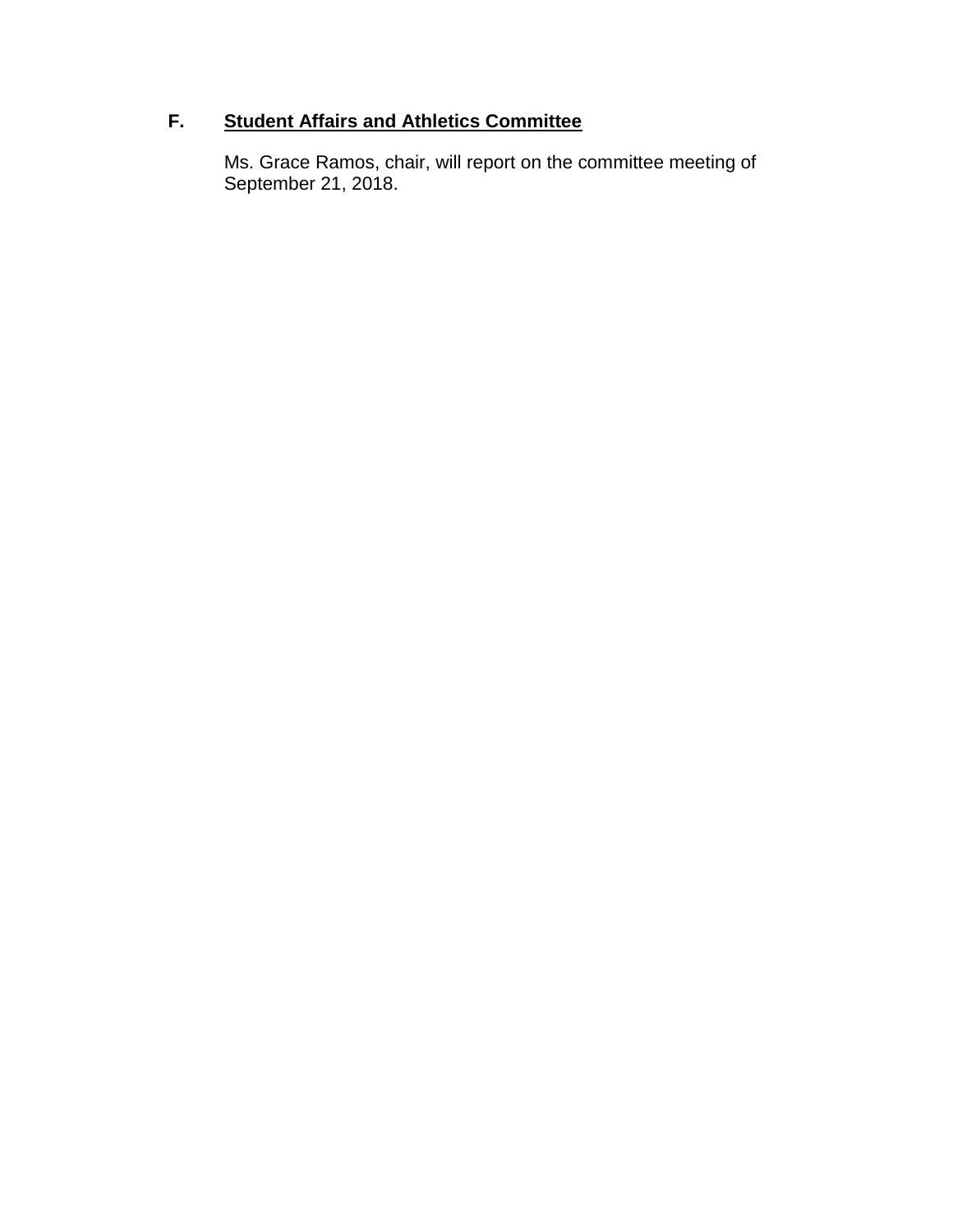### **Student Affairs and Athletics Committee Meeting of September 21, 2018**

#### **Minutes**

**Present:** D. Fecher, S. Green, A. Rains, G. Ramos, S. Wenrick

**Guests:** D. Bertsos, W. Branson, L. Chan, G. Dickstein, S. Edwards, C. Gentry, B. Grant, D. Kimpton, T. Murray, D. Palmer, C. Schrader, C. Adrian Williams

Ms. Grace Ramos called the meeting to order at 10:23 a.m. and read the conflict of interest statement.

### **Chair's Comments**

Ms. Ramos commented that diversity among faculty and staff provides role models for multicultural students, socializes students on campus to other cultures, and is essential to achieving the vision that the university has set for itself. The institution must build a culture of diversity and proactively ensure we serve all people in the best way possible.

#### **Student Government Report**

Student Government Association (SGA) President Daniel Palmer and Vice President Adrian Williams reviewed SGA's mission, Launchpad Principles, and major initiatives for the coming year. SGA has established a task force with the goal of introducing a referendum for a student fee in order to build an independent recreational center. This task force will be comprised of students, faculty, and staff and will identify the desired and necessary features of the space.

SGA senators are working on various mentorship and retention initiatives in partnership with their respective colleges, particularly focused on women, marginalized populations, and other segments of our student population who have historically been underrepresented on campus. Also, Mr. Palmer and Mr. Williams shared they recently testified before the State Legislature on the topic of college affordability and mentorship for high school students.

Mr. Palmer and Mr. Williams remarked that a well-rounded student experience beyond the classroom is key to increasing enrollment and retention. Increased opportunities and space for recreation, a first year residency requirement, and better promotion of weekend activities—including athletics—are critical to increasing the sense of community and enjoyment on campus.

Mr. Fecher asked SGA to work with students to determine additional ways the university can invest in retention efforts for at-risk students by identifying the stressors that are affecting them outside of the classroom.